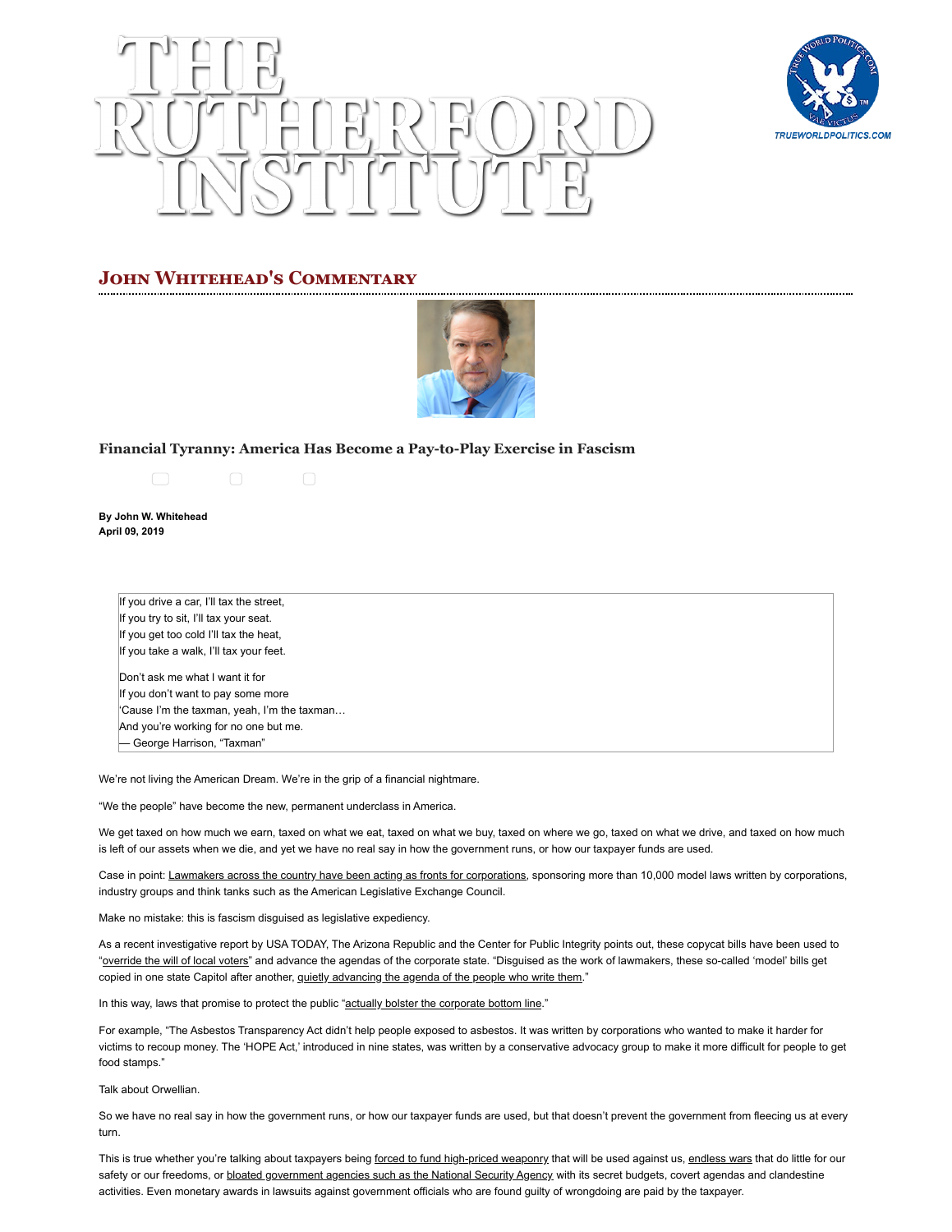We're being forced to pay for endless wars that do more to fund the military industrial complex than protect us, for misguided pork barrel projects that do little to enhance our lives, and for the trappings of a police state that serves only to imprison us within its walls.

All the while the government continues to do whatever it likes—levy taxes, rack up debt, spend outrageously and irresponsibly—with little thought for the plight of its citizens.

We're being played as easy marks by hustlers bearing the imprimatur of the government.

Truly, if there is an absolute maxim by which the federal government seems to operate, it is that the taxpayers—who fuel the nation's economy and fund the government's programs—always get ripped off.

#### Examples abound of [wasteful government spending](https://www.msn.com/en-us/money/markets/the-most-outrageous-ways-the-american-government-is-spending-its-money/ss-BBQ6WjX#image=1).

\$28 million for a camouflage pattern for the Afghan National Army's uniforms that had to be discarded because it clashes with the desert; \$80 million to corral wild horses that would fare better unpenned; \$5 million for a study to conclude that fraternity and sorority members drink more than their peers; and [more than \\$1 billion worth of small arms, mortars, Humvees, and other equipment that has gone "missing" in Iraq](https://www.msn.com/en-us/money/markets/the-most-outrageous-ways-the-american-government-is-spending-its-money/ss-BBQ6WjX#image=1).

If Americans managed their personal finances the way the government mismanages the nation's finances, we'd all be in debtors' prison by now.

Still, the government remains unrepentant, unfazed and undeterred in its money grabs.

Because the government's voracious appetite for money, power and control has grown out of control, its agents have devised other means of funding its excesses and adding to its largesse through taxes disguised as fines, taxes disguised as fees, and taxes disguised as tolls, tickets and penalties.

With every new tax, fine, fee and law adopted by our so-called representatives, the yoke around the neck of the average American seems to tighten just a little bit more.

Everywhere you go, everything you do, and every which way you look, we're getting swindled, cheated, conned, robbed, raided, pickpocketed, mugged, deceived, defrauded, double-crossed and fleeced by governmental and corporate shareholders of the American police state out to make a profit at taxpayer expense.

The overt and costly signs of the despotism exercised by the increasingly authoritarian regime that passes itself off as the United States government are all around us: warrantless surveillance of Americans' private phone and email conversations by the NSA; SWAT team raids of Americans' homes; shootings of unarmed citizens by police; harsh punishments meted out to schoolchildren in the name of zero tolerance; armed drones taking to the skies domestically; endless wars; out-of-control spending; militarized police; roadside strip searches; roving TSA sweeps; privatized prisons with a profit incentive for jailing Americans; fusion centers that collect and disseminate data on Americans' private transactions; and militarized agencies such as the IRS, Dept. of Education, the Smithsonian and others with stockpiles of ammunition, to name some of the most appalling.

Meanwhile, the three branches of government (Executive, Legislative and Judicial) and the agencies under their command—Defense, Commerce, Education, Homeland Security, Justice, Treasury, etc.—have switched their allegiance to the Corporate State with its unassailable pursuit of profit at all costs and by any means possible.

We are now ruled by a government consumed with squeezing every last penny out of the population and seemingly unconcerned if essential freedoms are trampled in the process.

While we're struggling to get by, and making tough decisions about how to spend what little money actually makes it into our pockets after the federal, state and local governments take their share (this doesn't include the stealth taxes imposed through tolls, fines and other fiscal penalties), the police state is spending our hard-earned tax dollars to further entrench its powers and entrap its citizens.

If you want to know the real motives behind the government's agenda, follow the money trail.

When you dig down far enough, you quickly find that those who profit from Americans being surveilled, fined, scanned, searched, probed, tasered, arrested and imprisoned are none other than the police who arrest them, the courts which try them, the prisons which incarcerate them, and the corporations, which manufacture the weapons, equipment and prisons used by the American police state.

### It gets worse.

Americans have also been made to pay through the nose for the government's endless wars, subsidization of foreign nations, military empire, welfare state, roads to nowhere, bloated workforce, secret agencies, fusion centers, private prisons, biometric databases, invasive technologies, arsenal of weapons, and every other budgetary line item that is contributing to the fast-growing wealth of the corporate elite at the expense of those who are barely making ends meet—that is, we the taxpayers.

Those football stadiums that charge exorbitant sums for nosebleed seats? [Our taxpayer dollars subsidize them](http://www.theatlantic.com/magazine/archive/2013/10/how-the-nfl-fleeces-taxpayers/309448/).

Those blockbuster war films? Yep, [we were the silent investors on those, too](http://www.salon.com/2011/08/29/sirota_military_movies/).

This isn't freedom.

You're not free if the government can seize your home and your car (which you've bought and paid for) over nonpayment of taxes.

You're not free if government agents can freeze and seize your bank accounts and other valuables if they merely "suspect" wrongdoing.

And you're certainly not free if the IRS gets the first cut of your salary to pay for government programs over which you have no say.

If you have no choice, no voice, and no real options when it comes to the government's claims on your property and your money, you're not free.

As former Congressman Ron Paul observed, "The Founding Fathers never intended a nation where citizens would pay nearly half of everything they earn to the government."

the rights of American citizens.  $\overline{\phantom{a}}$ Unfortunately, somewhere over the course of the past 240-plus years, democracy has given way to [kleptocracy](https://www.washingtonpost.com/opinions/five-myths-about-kleptocracy/2017/01/04/42b30d72-c78f-11e6-8bee-54e800ef2a63_story.html) (a government ruled by thieves), and representative government has been rejected in favor of a [kakistocracy](https://www.huffingtonpost.com/rick-finkelstein/kakistocracy-a-word-you-s_b_132417.html) (a government run by the most unprincipled citizens that panders to the worst vices in our nature: greed, violence, hatred, prejudice and war) ruled by career politicians, corporations and thieves—individuals and entities with little regard for